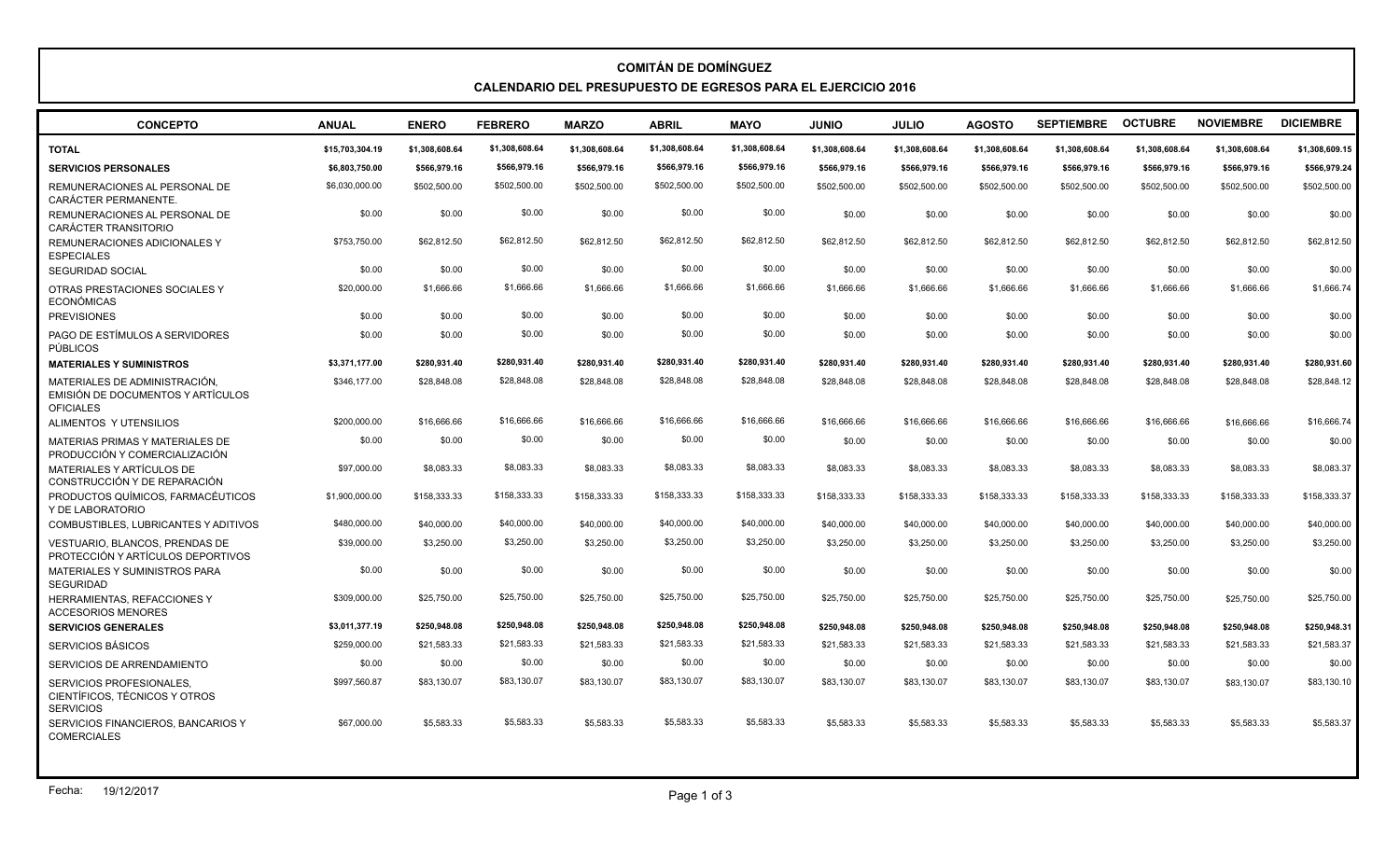## **COMITÁN DE DOMÍNGUEZ CALENDARIO DEL PRESUPUESTO DE EGRESOS PARA EL EJERCICIO 2016**

| <b>CONCEPTO</b>                                                                 | <b>ANUAL</b>   | <b>ENERO</b> | <b>FEBRERO</b> | <b>MARZO</b> | <b>ABRIL</b> | <b>MAYO</b>  | <b>JUNIO</b> | <b>JULIO</b> | <b>AGOSTO</b> | <b>SEPTIEMBRE</b> | <b>OCTUBRE</b> | <b>NOVIEMBRE</b> | <b>DICIEMBRE</b> |
|---------------------------------------------------------------------------------|----------------|--------------|----------------|--------------|--------------|--------------|--------------|--------------|---------------|-------------------|----------------|------------------|------------------|
| SERVICIOS DE INSTALACIÓN.<br>REPARACIÓN, MANTENIMIENTO Y<br><b>CONSERVACIÓN</b> | \$465,000.00   | \$38,750.00  | \$38,750.00    | \$38,750.00  | \$38,750.00  | \$38,750.00  | \$38,750.00  | \$38,750.00  | \$38,750.00   | \$38,750.00       | \$38,750.00    | \$38,750.00      | \$38,750.00      |
| SERVICIOS DE COMUNICACIÓN SOCIAL Y<br><b>PUBLICIDAD</b>                         | \$164,000.00   | \$13,666.66  | \$13,666.66    | \$13,666,66  | \$13,666.66  | \$13,666.66  | \$13,666.66  | \$13,666.66  | \$13,666.66   | \$13,666.66       | \$13,666.66    | \$13,666.66      | \$13,666.74      |
| SERVICIOS DE TRASLADO Y VIÁTICOS                                                | \$618,816.32   | \$51,568.03  | \$51,568.03    | \$51,568.03  | \$51,568.03  | \$51,568.03  | \$51,568.03  | \$51,568.03  | \$51,568.03   | \$51,568.03       | \$51,568.03    | \$51,568.03      | \$51,567.99      |
| <b>SERVICIOS OFICIALES</b>                                                      | \$400,000.00   | \$33,333.33  | \$33,333.33    | \$33.333.33  | \$33,333.33  | \$33,333.33  | \$33,333,33  | \$33.333.33  | \$33,333,33   | \$33.333.33       | \$33,333.33    | \$33.333.33      | \$33,333.37      |
| OTROS SERVICIOS GENERALES                                                       | \$40,000.00    | \$3,333.33   | \$3,333.33     | \$3,333.33   | \$3,333.33   | \$3,333.33   | \$3,333.33   | \$3,333.33   | \$3,333.33    | \$3,333.33        | \$3,333.33     | \$3,333.33       | \$3,333.37       |
| TRANSFERENCIAS, ASIGNACIONES,<br><b>SUBSIDIOS Y OTRAS AYUDAS</b>                | \$2,517,000.00 | \$209,750.00 | \$209,750.00   | \$209,750.00 | \$209,750.00 | \$209,750.00 | \$209,750.00 | \$209,750.00 | \$209,750.00  | \$209,750.00      | \$209,750.00   | \$209,750.00     | \$209,750.00     |
| <b>SUBSIDIOS Y SUBVENCIONES</b>                                                 | \$0.00         | \$0.00       | \$0.00         | \$0.00       | \$0.00       | \$0.00       | \$0.00       | \$0.00       | \$0.00        | \$0.00            | \$0.00         | \$0.00           | \$0.00           |
| AYUDAS SOCIALES                                                                 | \$2,517,000.00 | \$209.750.00 | \$209,750.00   | \$209,750.00 | \$209,750.00 | \$209,750.00 | \$209.750.00 | \$209,750.00 | \$209,750.00  | \$209.750.00      | \$209,750.00   | \$209.750.00     | \$209,750.00     |
| PENSIONES Y JUBILACIONES                                                        | \$0.00         | \$0.00       | \$0.00         | \$0.00       | \$0.00       | \$0.00       | \$0.00       | \$0.00       | \$0.00        | \$0.00            | \$0.00         | \$0.00           | \$0.00           |
| <b>DONATIVOS</b>                                                                | \$0.00         | \$0.00       | \$0.00         | \$0.00       | \$0.00       | \$0.00       | \$0.00       | \$0.00       | \$0.00        | \$0.00            | \$0.00         | \$0.00           | \$0.00           |
| <b>BIENES MUEBLES, INMUEBLES E</b><br><b>INTANGIBLES</b>                        | \$0.00         | \$0.00       | \$0.00         | \$0.00       | \$0.00       | \$0.00       | \$0.00       | \$0.00       | \$0.00        | \$0.00            | \$0.00         | \$0.00           | \$0.00           |
| MOBILIARIO Y EQUIPO DE<br>ADMINISTRACIÓN                                        | \$0.00         | \$0.00       | \$0.00         | \$0.00       | \$0.00       | \$0.00       | \$0.00       | \$0.00       | \$0.00        | \$0.00            | \$0.00         | \$0.00           | \$0.00           |
| MOBILIARIO Y EQUIPO EDUCACIONAL Y<br><b>RECREATIVO</b>                          | \$0.00         | \$0.00       | \$0.00         | \$0.00       | \$0.00       | \$0.00       | \$0.00       | \$0.00       | \$0.00        | \$0.00            | \$0.00         | \$0.00           | \$0.00           |
| EQUIPO E INSTRUMENTAL MÉDICO Y DE<br><b>LABORATORIO</b>                         | \$0.00         | \$0.00       | \$0.00         | \$0.00       | \$0.00       | \$0.00       | \$0.00       | \$0.00       | \$0.00        | \$0.00            | \$0.00         | \$0.00           | \$0.00           |
| VEHÍCULOS Y EQUIPO DE TRANSPORTE                                                | \$0.00         | \$0.00       | \$0.00         | \$0.00       | \$0.00       | \$0.00       | \$0.00       | \$0.00       | \$0.00        | \$0.00            | \$0.00         | \$0.00           | \$0.00           |
| MAQUINARIA, OTROS EQUIPOS Y<br><b>HERRAMIENTAS</b>                              | \$0.00         | \$0.00       | \$0.00         | \$0.00       | \$0.00       | \$0.00       | \$0.00       | \$0.00       | \$0.00        | \$0.00            | \$0.00         | \$0.00           | \$0.00           |
| <b>ACTIVOS BIOLÓGICOS</b>                                                       | \$0.00         | \$0.00       | \$0.00         | \$0.00       | \$0.00       | \$0.00       | \$0.00       | \$0.00       | \$0.00        | \$0.00            | \$0.00         | \$0.00           | \$0.00           |
| <b>BIENES INMUEBLES</b>                                                         | \$0.00         | \$0.00       | \$0.00         | \$0.00       | \$0.00       | \$0.00       | \$0.00       | \$0.00       | \$0.00        | \$0.00            | \$0.00         | \$0.00           | \$0.00           |
| <b>ACTIVOS INTANGIBLES</b>                                                      | \$0.00         | \$0.00       | \$0.00         | \$0.00       | \$0.00       | \$0.00       | \$0.00       | \$0.00       | \$0.00        | \$0.00            | \$0.00         | \$0.00           | \$0.00           |
| <b>INVERSIÓN PÚBLICA</b>                                                        | \$0.00         | \$0.00       | \$0.00         | \$0.00       | \$0.00       | \$0.00       | \$0.00       | \$0.00       | \$0.00        | \$0.00            | \$0.00         | \$0.00           | \$0.00           |
| OBRA PÚBLICA EN BIENES DE DOMINIO<br>PÚBLICO                                    | \$0.00         | \$0.00       | \$0.00         | \$0.00       | \$0.00       | \$0.00       | \$0.00       | \$0.00       | \$0.00        | \$0.00            | \$0.00         | \$0.00           | \$0.00           |
| OBRA PÚBLICA EN BIENES DE DOMINIO<br><b>PROPIO</b>                              | \$0.00         | \$0.00       | \$0.00         | \$0.00       | \$0.00       | \$0.00       | \$0.00       | \$0.00       | \$0.00        | \$0.00            | \$0.00         | \$0.00           | \$0.00           |
| PROYECTOS PRODUCTIVOS Y ACCIONES<br>DE FOMENTO                                  | \$0.00         | \$0.00       | \$0.00         | \$0.00       | \$0.00       | \$0.00       | \$0.00       | \$0.00       | \$0.00        | \$0.00            | \$0.00         | \$0.00           | \$0.00           |
| <b>INVERSIONES FINANCIERAS Y OTRAS</b><br><b>PROVISIONES</b>                    | \$0.00         | \$0.00       | \$0.00         | \$0.00       | \$0.00       | \$0.00       | \$0.00       | \$0.00       | \$0.00        | \$0.00            | \$0.00         | \$0.00           | \$0.00           |
| INVERSIONES PARA EL FOMENTO DE<br><b>ACTIVIDADES PRODUCTIVAS</b>                | \$0.00         | \$0.00       | \$0.00         | \$0.00       | \$0.00       | \$0.00       | \$0.00       | \$0.00       | \$0.00        | \$0.00            | \$0.00         | \$0.00           | \$0.00           |
| PROVISIONES PARA CONTINGENCIAS Y<br>OTRAS EROGACIONES ESPECIALES                | \$0.00         | \$0.00       | \$0.00         | \$0.00       | \$0.00       | \$0.00       | \$0.00       | \$0.00       | \$0.00        | \$0.00            | \$0.00         | \$0.00           | \$0.00           |